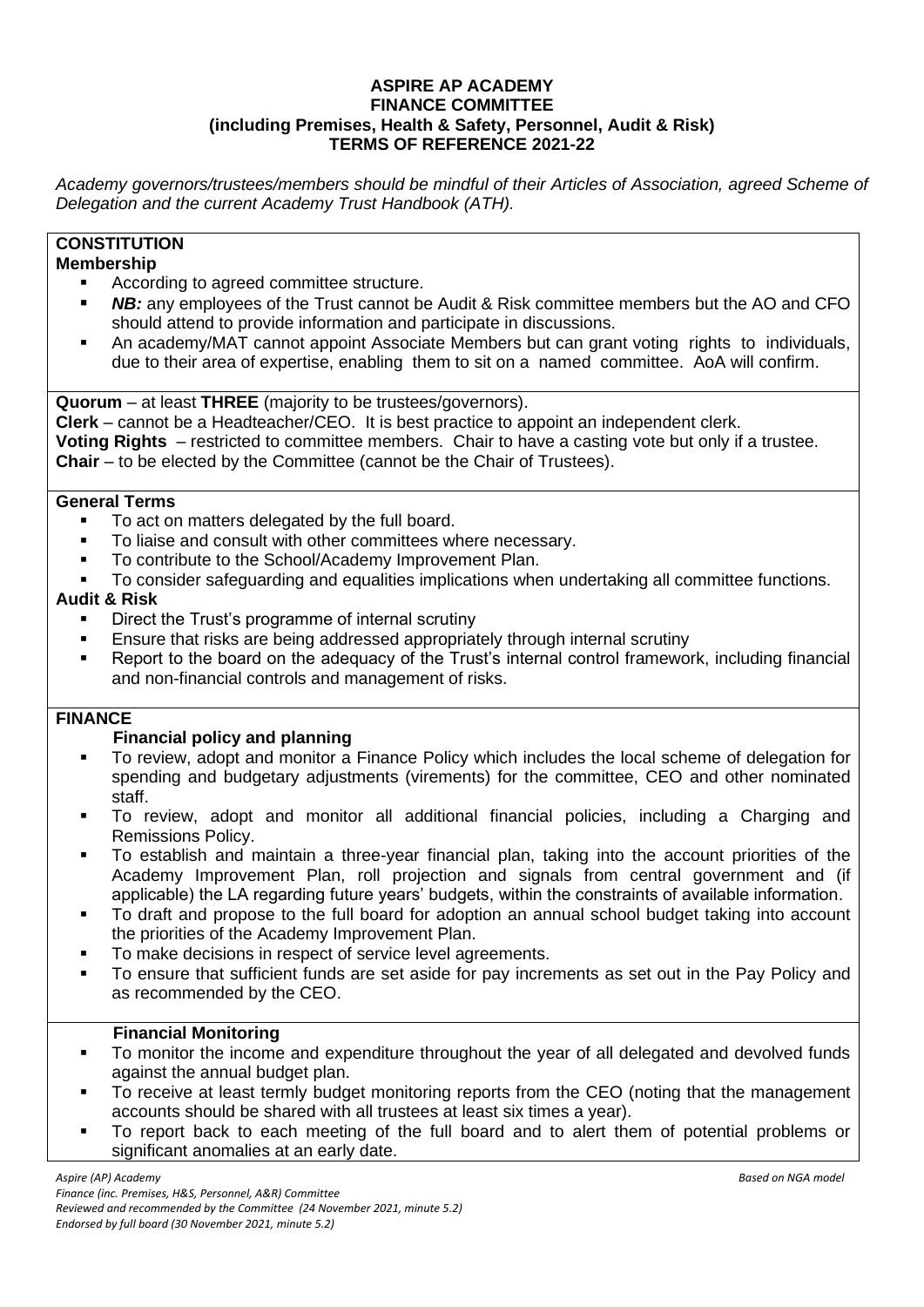- To liaise with other committees, if applicable, and provide them with the information they need to perform their duties.
- Subject to the local scheme of delegation, to approve any budgetary adjustments that will from time to time be necessary in response to the evolving requirements of the School.

#### **Trustees**

- To prepare the Trustees Report to form part of the Statutory Accounts of the board and for filing in accordance with Companies Act requirements.
- To receive auditors' reports and to recommend the board action as appropriate in response to audit findings.

#### **PREMISES, HEALTH & SAFETY**

- To provide support and guidance for the board and the CEO on all matters relating to the maintenance and development of the premises and grounds, including Health and Safety.
- To ensure that an annual inspection of the premises and grounds takes place and a report is received identifying any issues.
- To inform the board of the report and set out a proposed order of priorities for maintenance and development, for the approval of the board.
- To arrange professional surveys and emergency work, as necessary.
	- *The CEO is authorised to commit expenditure without the prior approval of the committee in any emergency where delay would result in further damage or present a risk to the health and safety of pupils or staff. In this event the CEO would normally be expected to consult the committee chair at the earliest opportunity.*
- To create a project committee where necessary to oversee any major developments.
- To establish and keep under review an Accessibility Plan and a Building Development Plan
- To review, adopt and monitor a Health and Safety policy.
- To ensure that the board's responsibilities regarding litter and refuse are discharged according to Section 89 of the Environmental Protection Act 1990, so far as is practicable.

#### **PERSONNEL**

- To ensure that the School is staffed sufficiently for the fulfilment of the School's Improvement Plan and the effective operation of the School.
- To establish and oversee the operation of the School's Appraisal Policy including the arrangements and operation of the School's appraisal procedures for the CEO.
- To establish a Pay Policy for all categories of staff.
- To be responsible for the administration and review of the Pay Policy.
- To ensure that staffing procedures (including recruitment procedures) follow equalities legislation.
- To annually review procedures for dealing with staff discipline and grievances and make recommendations to the governing board for approval.
- **•** To monitor approved procedures for staff discipline and grievance and ensure that staff are kept informed of these.
- To recommend to the board staff selection procedures, ensuring that they conform with safer recruitment practice, and to review these procedures as necessary.
- In consultation with staff, to oversee any process leading to staff reductions.
- To establish the annual and longer-term salary budgets and other costs relating to personnel, e.g. training.

## **AUDIT & RISK**

#### **Risk**

- Oversee the Trust's Risk Register and management of risk, on advice from the Accounting Officer and Chief Financial Officer
- Conduct a regular review of risks
- Review systems and methods of control both financial and including risk analysis and risk management, to ensure the Trust is compliant with the internal scrutiny requirements in the ATH
- Provide assurance to the board that risks are being adequately identified and managed

*Aspire (AP) Academy Based on NGA model Finance (inc. Premises, H&S, Personnel, A&R) Committee Reviewed and recommended by the Committee (24 November 2021, minute 5.2) Endorsed by full board (30 November 2021, minute 5.2)*